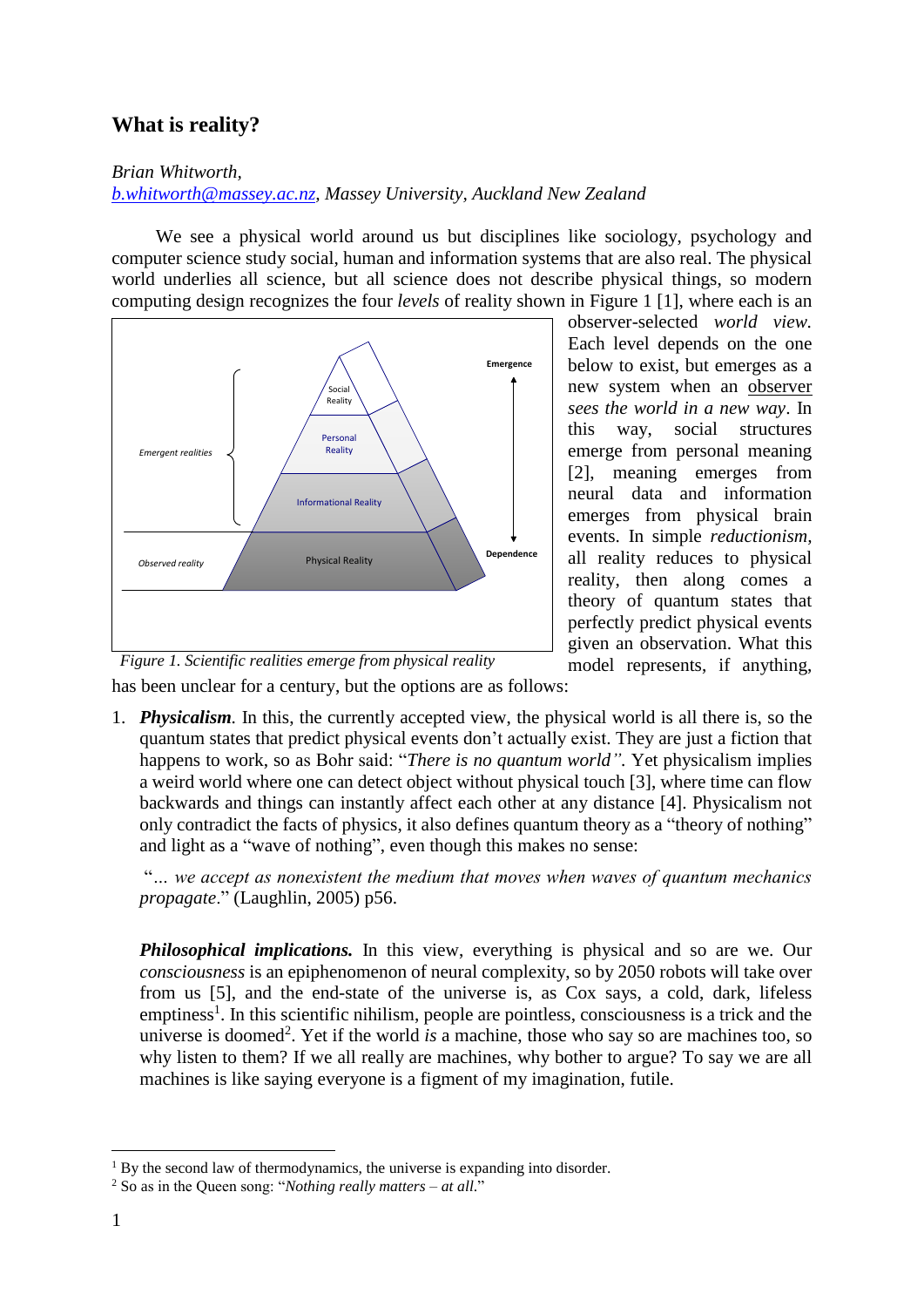- 2. **Virtualism.** In this alternate view, the physical world we see is a *virtual construct* created by processing. As the *virtual reality conjecture*, it is a testable hypothesis that the physical world is just another reality view. It is a form of *idealism,* that physical world reflects a more fundamental reality. If the physical world is virtual then *there is a quantum world,* but views what it could be vary, as follows:
	- a. **Physical virtualism,** as in the movie *The Matrix,* another physical world, just like ours but apart, created the universe as a virtual construct (Figure 2). In this "other" world, some programmer wrote the code, set the initial conditions then ran it on a *really big computer*. The problems with this view are:



i. *The computer would have to be unbelievably big*. To handle the quantum

processing of even a few molecules, a physical computer:

"… *would need more memory space that there are atoms in the universe as a whole, and would take more time to complete the task than the current age of the universe.*" (Lloyd, 2006) p53.)"

By the Church-Turing thesis, a finite program can simulate any specifiable output [6], and by quantum

*Figure 2. Physical reality emerges from another physical reality*

<u>.</u>

theory every output is specifiable, so a large physical universe *could* generate ours. Equally, our virtual time could be stopped and restarted unknown to us, so it *could* take a billion years to process a second of our time. In both cases, the magnitudes involved make these options unlikely.

ii. *Physical operations cannot do what quantum states do*. Quantum states in general don't act in physical ways, because they:

*"… appear and disappear in a way that physical states can't, entangled quantum entities ignore the speed of light constraint, quantum entities tunnel past barriers no physical particle can pass ….*" [Chap 1, p6.](http://brianwhitworth.com/BW-VRT1.pdf)

If what quantum theory describes is physically impossible, physicality cannot be its base

iii. *The turtle problem.* If our physical world by its nature is a virtual reality, the "other" physical world in Figure 2 needs another below it, and so on, giving a "turtles all the way down"<sup>3</sup> problem.

<sup>&</sup>lt;sup>3</sup> In an apocryphal story, a scientist lecturing that the universe depended on nothing else was challenged by a little old lady who said it sat on the back of a giant turtle. He laughed, and asked her what the turtle was standing on, but got the reply "*Sonny, it's turtles all the way down*". In this model, that answer fails.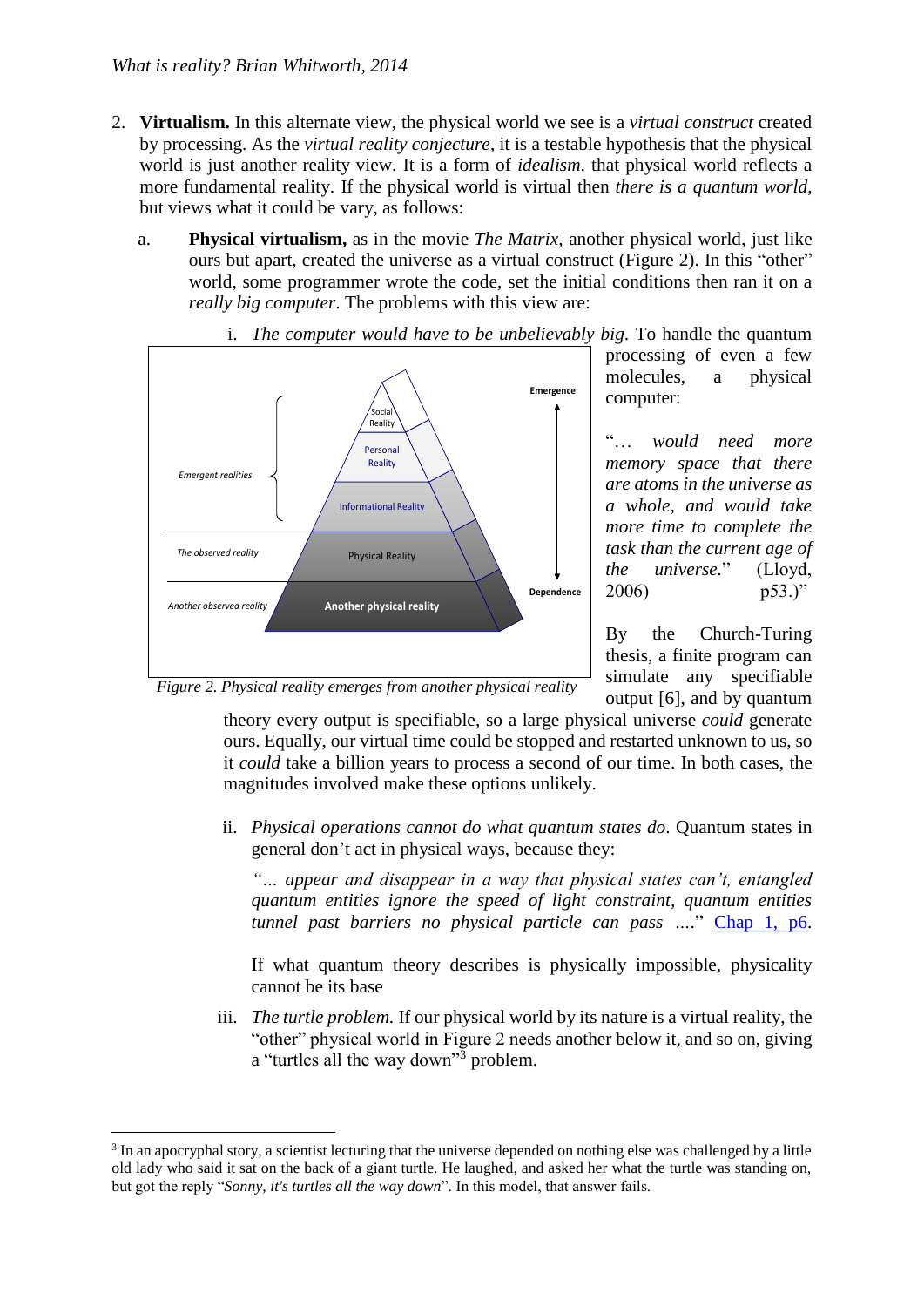*Philosophical implications.* In this view, we are in a *fake copy* of another real world, perhaps run by machines, aliens or beings from the future (maybe even us). We could be advanced beings on a "virtual trip", but why come to our world of suffering? Unless it is a reform facility, where when we die we get a debrief (the last judgement) and are either sent back (reincarnate), retire to a rest home (heaven) or get penal servitude (hell). As anyone can make up any story they like about this other world, the reader is free to believe what they wish.



*Figure 3. Physical reality emerges from another information reality*

b. *Information virtualism*. Is that a *big program* creates a physical world, but its base is either non-existent or irrelevant. We write code without stating the platform, so why can't a program exist without an implementation? In this view, *below physical reality is an information reality* again just like ours but apart (Figure 3). In support, a classical program can simulate a quantum logic gate, which in theory allows quantum collapse, entanglement and superposition, so the quantum world *could* be classical processing in another context.

The problems now are:

<u>.</u>

- i. *Performance*. In theory, the only difference between classical and quantum processing is magnitude, but if an electron quantum wave spread over a galaxy collapses to a random point, that one event is beyond our best supercomputers<sup>4</sup>. Suppose a ton of earth came over a wall we could not see beyond. If our only tool was a teaspoon, we could argue that many teaspoons did it, but the more likely answer is a dump-truck on the other side. Classical processing, based on the bit-teaspoon, explains quantum mechanics *in theory* but not *in practice*<sup>5</sup> .
- ii. *Software needs an implementation base.* Software can be *specified* without hardware but requires hardware to *run*. It alone is just a set of symbols, no different from Egyptian hieroglyphics. Processing *by definition* changes information that *by definition* has implementation states, so there can be no processing without *some* implementation base. So the "other" information level in Figure 3 needs a physical level below it, raising the issues of #2a.
- iii. *Classical processing can't do what quantum states do.* The nature of any processing depends on its implementation base. *Classical processing* is based on the *bit*, a choice of one of *two* physical states each in one place at

<sup>&</sup>lt;sup>4</sup> A Milky Way volume of 1.6 x10<sup>60</sup> cubic meters divided by a Planck volume of 4.2 x10<sup>-105</sup> cubic meters is about 551 bits, which for a  $10^{-43}$  seconds Planck time is over  $5x10^{45}$ Hertz of processing power for one quantum event. As our best supercomputers are only just breaking the PetaHertz barrier (10<sup>15</sup>Hertz), to calculate even the simplest quantum processes takes months or even years.

<sup>5</sup> As Yogi Berra said: *"In theory, there is no difference between theory and practice. In practice, there is."*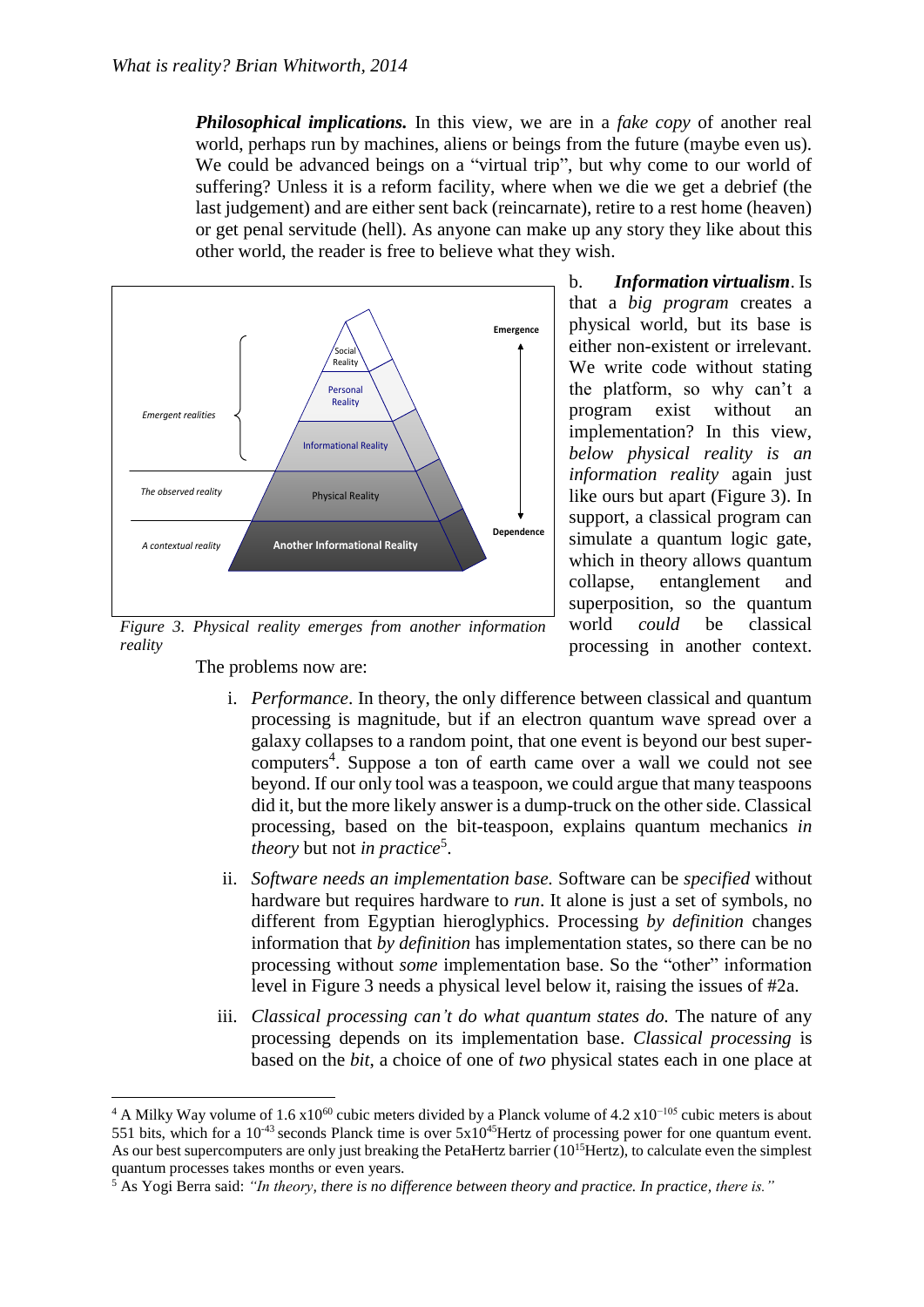one time. *Quantum processing* is based on the *qubit,* a choice that includes both physical states. If this makes no sense, join the club, but *a quantum state can be two physical states at once.* Quantum processing is so powerful because quantum states are not limited to physical states.

- iv. *A simulation is not evidence*. Simulations that do not expose themselves to the rigor of prediction are not scientific theories. Saying a model describes reality when it works but tweaking it when it doesn't isn't science, as the standard model forgot (see [Chap 4.6.4\)](http://brianwhitworth.com/BW-VRT4.pdf). That a classical program can emulate a quantum logic gate is not admissible as evidence in the court of science unless a new prediction is made.
- v. *The context problem.* Classical processing changes information that by definition needs a context [7]. A bit as the OR choice of two physical states is contextual, as it only exists relative to the *state not chosen*. If quantum processing were so, it would need a context to hold the non-chosen states, giving another infinite regress, but a qubit that includes the AND of the options is context free [\(Chap 2.2.1\)](http://brianwhitworth.com/BW-VRT2.pdf).



at the big bang. It's been running since then, apart from the odd "tweak" miracle or saint to realign it. If all is software the paranormal is possible and if *everything is code*, I could be uploaded and downloaded<sup>6</sup> to my own virtual "heaven", with spouse and kids at my preferred age of say 35, or with the 72 virgins the Hadith writers added

*Philosophical implications.* In this view, reality comes from a *big program* but where *it* comes from doesn't matter. Some grand designer made the rules, wrote the code, set the start parameters "just right" [8], then booted it up

*Figure 4. Physical reality emerges from a universal mind*

to the Koran. Yet isn't a virtual heaven still a fake? And isn't a world run by code mechanics just as deterministic as one run by physical mechanics? Did the system designer start it up then walk away for 14 billion of our years, like an absentee landlord, or watch it the whole time, like the ultimate voyeur? Is our world the last update, or an early beta release put out for user testing? Do later versions have better rules, like not rewarding evil say? Again, anyone can take any view, so the reader can believe as they wish.

c. *Mind virtualism.* Is that a *universal mind,* like ours but bigger, creates reality (Figure 4). In traditions like the Vedas, reality is the dream not of a personal mind, as in solipsism, but of a *universal mind,* that somehow feeds information channels to its sub-minds to give the reality we see. The problems here are:

1

<sup>6</sup> Se[e http://en.wikipedia.org/wiki/Mind\\_uploading](http://en.wikipedia.org/wiki/Mind_uploading)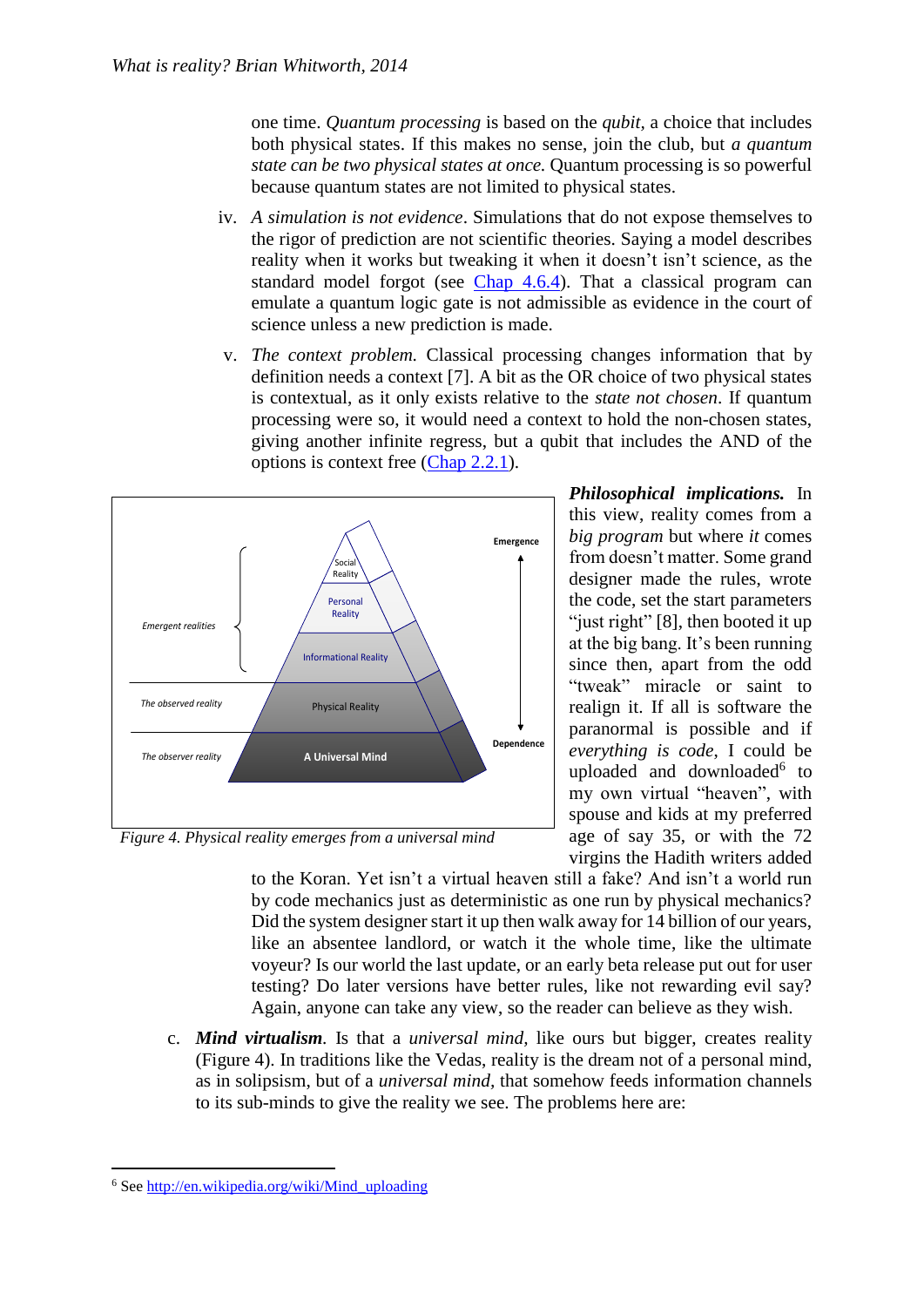- i. *Performance.* Feeding billions of people a "story" of a universe of billions of galaxies interacting for billions of years of history is a multi-person dream of staggering proportions. How is consistency maintained?
- ii. *What is real?* If you and I are part of the universal mind, what about dogs? Are they just in of our imagination? If not, what about insects? A psychopath treats other *people* as unreal, so is killing an insect like that? Yet as Rumi said: "*I was a mineral that became a plant that became an animal that is now a man*", so are rocks an aspect of the universal mind? If we are players fed a data-stream background, where is the line between player and data?
- iii. *How come the quantum?* If a higher mind is projecting a lower world, why invent quantum states that create physical states? It seems unnecessary for a mind that just says "be" and it is. Does the universal mind *tailor* the data channel detail, so simple people get a simply story while physicists get the complexity of quantum theory?

*Philosophical implications.* If the world is a multi-player dream, what we do in it doesn't really matter, although a law of karma could feed our past acts back to us in the future. Yet why would a supreme mind torture itself with the story of our world, of disease, murder and accident? If I dreamt a world, it would be better than this one. It also assumes a universe that can be bothered to make up a big story to fool us, cf. one got along fine for billions of years before we came along and will barely notice if we die out, as we may be one of many conscious beings it has thrown up. Again in this theory, one can invent what the supreme mind does without limits.

d. *Virtual realism.* In this view, a quantum world exists but it isn't physical, nor does it emerge from the physical, as classical processing or a brain-based mind. It is something else entirely, that quantum theory describes even as it denies it exists. Not assuming a physical base avoids the performance problems that gives. A nonphysical grid avoids a physical regress, quantum processing avoids the contextual regress and an observer-based reality level avoids an observer regress. This *monism*



*Figure 5. Physical reality emerges from quantum reality*

has only *one* reality, but the physical world isn't it. If all reality is *the observer and the observed,* the *self* and *things,* nothing else is needed, so this model has:

i. *No other place.* If there is no other place for a programmer, program, or data to reside, there is no uploading or downloading, as there is nowhere to upload to or download from. This quantum flux is processing without storage, yet if it stopped,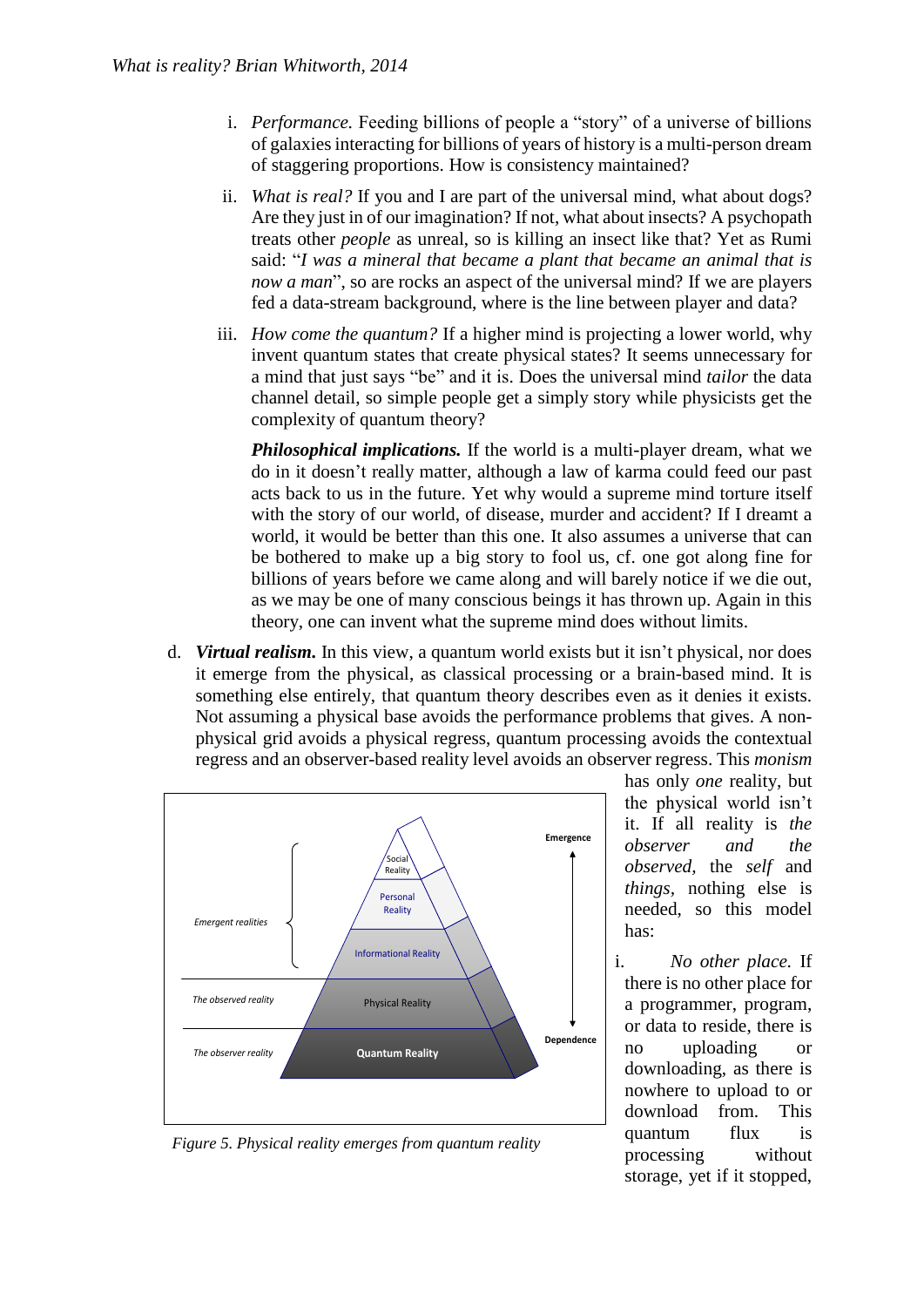the mountains, seas and sky we take for granted would disappear instantly, like a movie that is over.

- ii. *No parameters*. Some say the universe is just right for life [8] by accident while others see a beneficent creator, but this model has neither. The first event created one photon in one volume of space, and everything else evolved from that, with no need to "set" anything.
- iii. *No central control.* Like an orchestra with no conductor, this system has no central processing unit (CPU) to keep time, or direct events. Each node, or point of space, does its own thing, with no central control.
- iv. *No errors.* If I pick option A over B and it fails, it is an error, but an evolution given options A and B takes both, so if one doesn't survive there is no error, and if both fail there was no alternative. Likewise, quantum processing tries all *possible* physical options, so it doesn't err in our sense but creates: "*the best of all possible worlds*". Matter is here a "glitch" in the sense of a system overload, not an error.

So far, this project suggests some rather startling conclusions:

- i. *Everything is a free actor/observer*. By Conway's Free Will theorem [9], if any part of the universe, like us, has free will, then it all does, while if any part, like an electron, doesn't, then none of it does. So in this model, everything is a free observer, including an electron. The difference between us, animals, insects and rocks is *self-awareness,* and is a continuum.
- ii. *Empty space is full*. This model has no emptiness, as empty space is a null program not nothing. We see space as nothing, but as a blank screen is still a screen, not nothing at all. Likewise space is just no output, not nothing.
- iii. *Matter is light condensed*. In the current view, particles are fundamental but in this view matter evolved from light. The prediction that everything began with light is fundamental to this model [\(Chapter 4\)](http://brianwhitworth.com/BW-VRT4.pdf).
- iv. *We are the programmers.* If the physical world is an output who is writing the program? If each choice made, random or not, is the program, we are all on this programming team.

This bottom up approach is not speculative, as it starts with what we see. To *reverse engineer the physical world* is not to make things up, as the model must match both empirical science and a program logic. Working back from physical reality can deduce reality and satisfy science.

## *Philosophical implications*

This monism has no heavenly place apart from here, no program apart from our now choices, and no control levers apart from those of the virtual construct, so we are both puppet *and* puppeteer. This dynamic processing can't be saved, uploaded or rerun, because in our world:

*"The moving finger writes, and having writ moves on, nor all thy piety nor wit can lure it back to cancel half a line."*

The physical world is an interface that mediates reality, not a fake version of some other reality. The manifest world *mediates* the real so it is virtual not fake, just as an email created from information can mediate a real friend. Nor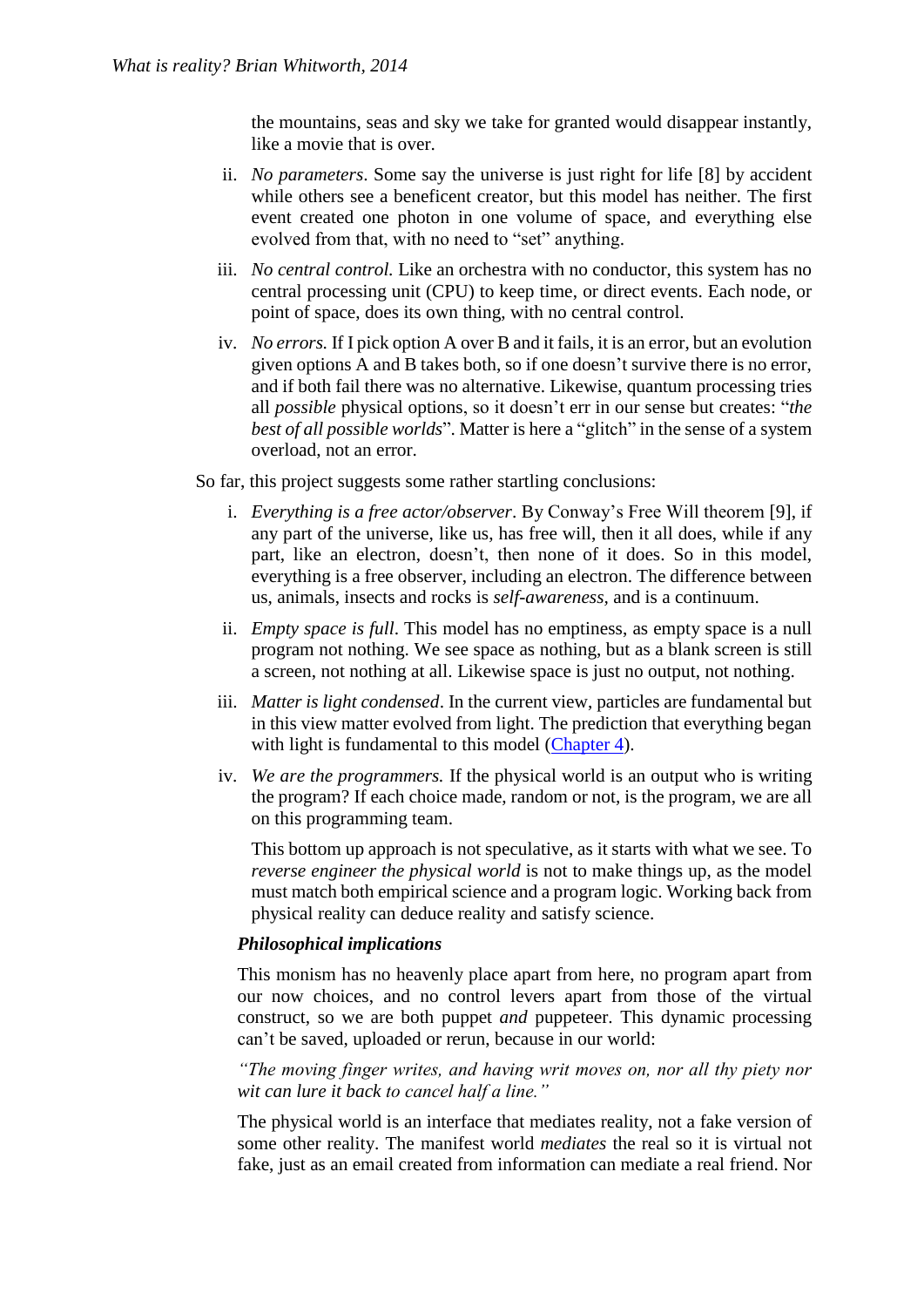

observed is just imagination. *Figure 6. A quantum reality sees itself*

is the observer fake, and the option that the original reality can observe itself offers both hope and a back door to reality. It is not a fantasy game programmed by someone else, as this universe is itself writing the code. There is no voyeur apart watching yet *everything sees everything else,*so nothing is hidden. The results aren't stored "elsewhere", as there is no "else" to do that, except for a virtual construct that must be endlessly recreated to exist. So the physical world already *is* the repository of past and present. Speculating on other worlds, programs, programmers, minds and so on apart from the observer and the

That there is *universally* only the observer and the observed is supported by quantum and relativity theory. So if the observer is virtual, science must ask: "*What is the observer?*" This question has baffled humanity for millennia, and the question "*What does quantum theory represent?*" is the same in physics today, as no progress has been made on it in a century. This model doesn't answer these questions, as quite frankly we don't know, but it implies that they are the same question. If a quantum reality observing itself is creating a physical construct in order to do that (Figure 6), then to ask "Who am I?" and "What is reality?" is to ask the same question. In this approach, rather than being inside a body looking out, one is outside a virtual world looking in.

The bottom line for physics is that what quantum theory describes is neither magical nor lawless, so why can't it exist? The tradition of physicality is not a reason in science, and no case has ever been made for it [10]. If it is not so, it shouldn't be a surprise that what creates the physical is not itself physical. Equally, to see quantum reality as deriving in any way from physical reality is to repeat the same error<sup>7</sup>. A better approach is to accept the quantum world as something entirely new, and try to understand it.

## **References**

1

- [1] B. Whitworth and A. Ahmad, *The Social Design of Technical Systems: Building technologies for communities*. The Interaction Design Foundation, 2013.
- [2] J. Bone, "The social map and the problem of order: A re-evaluation of 'Homo Sociologicus,'" *Theory Sci.*, vol. 6, no. 1, 2005.
- [3] P. G. Kwiat, H. Weinfurter, T. Herzog, A. Zeilinger, and M. A. Kasevich, "Interaction-free Measurement," *Phys Rev Lett*, vol. 74, p. 4763, 1995.
- [4] A. Aspect, P. Grangier, and G. Roger, "Experimental Realization of Einstein-Podolsky-Rosen-Bohm Gedankenexperiment: A New Violation of Bell's Inequalities," *Phys. Rev. Lett.*, vol. 49, no. 2, pp. 91–94, 1982.
- [5] R. Kurzweil, *The Age of Spiritual Machines*. Toronto: Penguin Books, 1999.
- [6] M. Tegmark, "The Mathematical Universe," in *Visions of Discovery: Shedding New Light on Physics and Cosmology*, R. Chiao, Ed. Cambridge: Cambridge Univ. Press, 2007.
- [7] G. McCabe, "Universe creation on a computer," *StudHistPhilosModPhys36591-625*, 2005.
- [8] P. Davies, *The Goldilocks Enigma*. Penguin Books, 2006.

<sup>7</sup> Which is anthropomorphism, to see everything in our terms, so what we see is real because *we* see it.